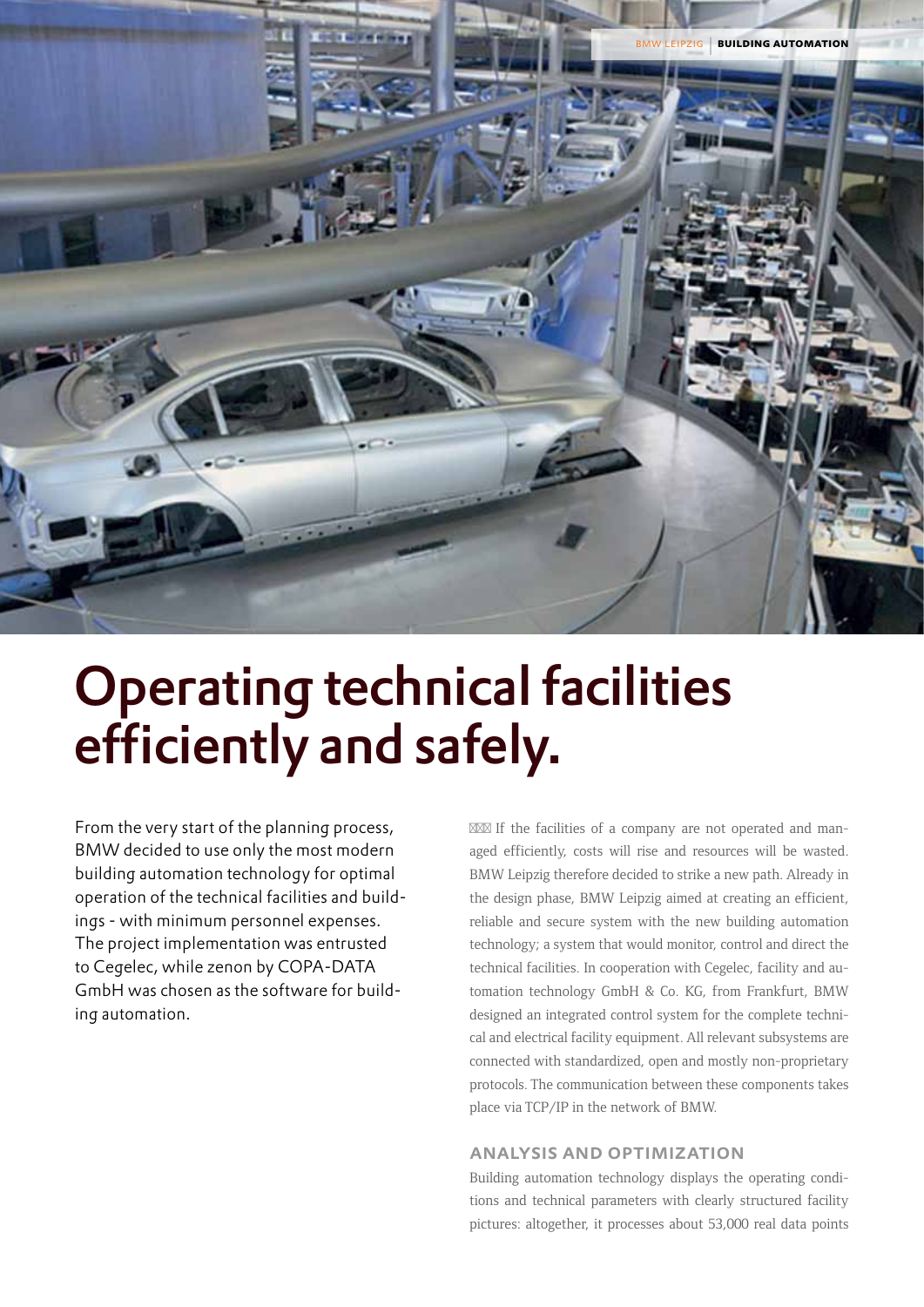**BUILDING AUTOMATION | BMW LEIPZIG** 



(sensors, actuators and readings) and 70,000 virtual data points from different information sources (data collection points, control cabinet with PLC) of the whole plant and it visualizes operating conditions with over 1,500 facility pictures. With zenon software by COPA-DATA and the project implementation by Cegelec, BMW can now get a clear overview of all cost-relevant processes concerning their technical facilities and buildings. This allows for professional facility management and plant control. The data collected in building automation is based on a newly developed equipment identification system (AEI). This system identifies all the components of the technical and electrical building equipment, even the passive components of the IT, across different assembly sections.

# the logical structure of the aei supports an efficient alarm **MANAGEMENT**

Process management by operating personnel makes it possible to run all technical facilities in the Leipzig plant in an efficient, energy-saving and cost-efficient way. Required parameters that are not generated on field level (like performance data) are calculated in the building automation system. The solution saves all parameters in archives and provides reports for individually configurable trends. The powerful zenon SQL interface stores relevant values in an Oracle database for a long-term plant optimization. These values include meter readings or detailed consumption data. Collecting this data makes it possible to optimize control loops. BMW, for instance, calculates the NET value (Normal Effective Temperature = temperature as perceived by employees) from temperature, humidity and air speed and displays it online. Kurt Fingerhut, manager at Cegelec and responsible service provider for this project at BMW Leipzig, explains: "BMW has created the foundation for efficient energy and cost management, because all information about all buildings and technical facilities are available for analysis at all times." Building automation with zenon® makes it possible today to change all relevant target values either manually at the work place or automatically through an interval timer program.

For this purpose, the convenient Production and Facility Scheduler of zenon is employed. This allows, for example, for the flexible operation of ventilation facilities in different operating and load conditions. A further example: The responsible employees can control all lighting systems (manually through the user interface or automatically depending on lighting and time conditions) and therefore adjust them to the changing requirements of the production flow.

## working efficiently with minimal **RESOURCES**

It was very important for BMW to combine flexible workplaces with relatively low license costs. The integration of all technical systems administered by Facility Management into a superior building automation system makes it possible to control the whole plant from a relatively small control room with two redundant zenon workplaces. The operator can watch, control and direct the facility processes here. An additional stand-alone server is used as an engineering workplace for future maintenance and optimization processes of the system. Apart from the two fixed workplaces in the control room, there are only about ten laptops that are used as additional zenon operating stations. On these laptops, employees of Facility Management can watch and test technical facilities. Because of the system concept and